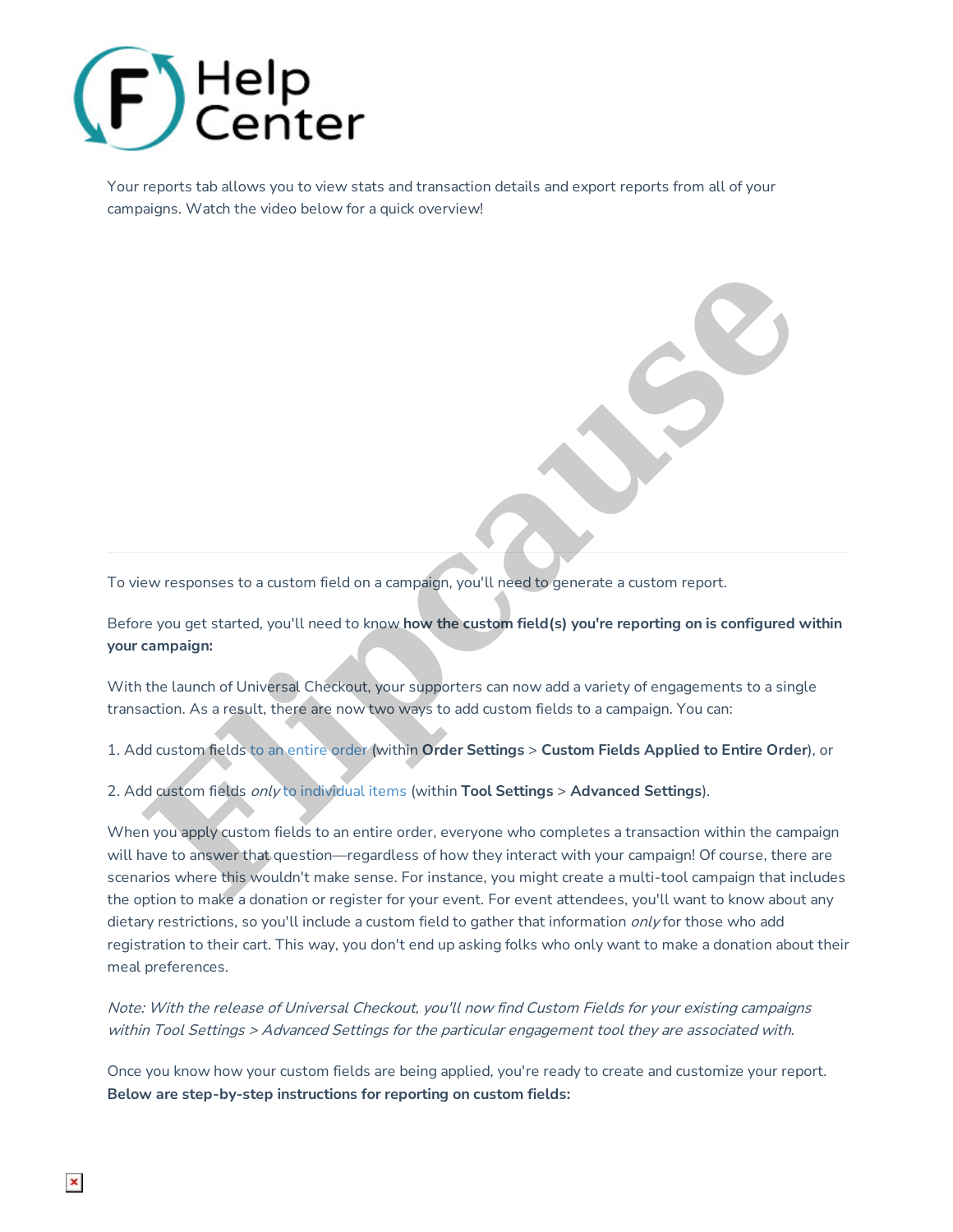

Custom Fields Advanced Settings (Activity Level reporting ONLY)

## **Reporting on Custom Fields Applied to an Entire Order**

Remember, these are the questions set up in Order Settings. These are questions that everyone who interacts with your campaign will fill out, and they're not associated with any particular tool type.

### To pull a report:

- From your Dashboard, navigate to the **Reports** > **Transaction & Activity Reporting**.
- Leave Choose Report Type set to "**All Transaction Records"**.
- Next, select a date range that contains the transactions you want to include in your report.
- Once you've set your date range, click **Add Filter**.

| orting on Custom Fields Applied to an Entire Order                                                                                                                                            |
|-----------------------------------------------------------------------------------------------------------------------------------------------------------------------------------------------|
| ember, these are the questions set up in Order Settings. These are questions that everyone who                                                                                                |
| acts with your campaign will fill out, and they're not associated with any particular tool type.                                                                                              |
| <u>ull a report:</u>                                                                                                                                                                          |
| From your Dashboard, navigate to the Reports > Transaction & Activity Reporting.                                                                                                              |
| Leave Choose Report Type set to "All Transaction Records".                                                                                                                                    |
| Next, select a date range that contains the transactions you want to include in your report.                                                                                                  |
| Once you've set your date range, click Add Filter.                                                                                                                                            |
| Reports                                                                                                                                                                                       |
| <b>Subscribers (Recurring Donors)</b><br><b>Transaction &amp; Activity</b><br>Peer & Team<br><b>Reports</b><br><b>Stats</b><br>Contact<br><b>Export Profiles</b><br><b>Search All Reports</b> |
| <b>Transaction &amp; Activity Reporting</b>                                                                                                                                                   |
| FILTER TRANSACTION & ACTIVITY RECORDS                                                                                                                                                         |
| <b>Choose Report Type</b>                                                                                                                                                                     |
| All Transaction Records<br>÷                                                                                                                                                                  |
| Select Filter:<br>Select Parameter:<br>Values:                                                                                                                                                |
| <b>Transaction Date</b><br>Time period is<br>ଵ<br>÷<br>Past 30 days<br>+ Add Another Value                                                                                                    |
|                                                                                                                                                                                               |
| <b>Add Filter</b>                                                                                                                                                                             |
| <b>C</b> Generate Report                                                                                                                                                                      |
| Now you'll want to filter for the specific campaign containing the custom fields you want to report on.                                                                                       |
| Select Filter = "Campaign Title", Parameter = "Is", and then select your campaign from the dropdown                                                                                           |
| list. Then hit Generate Report.                                                                                                                                                               |

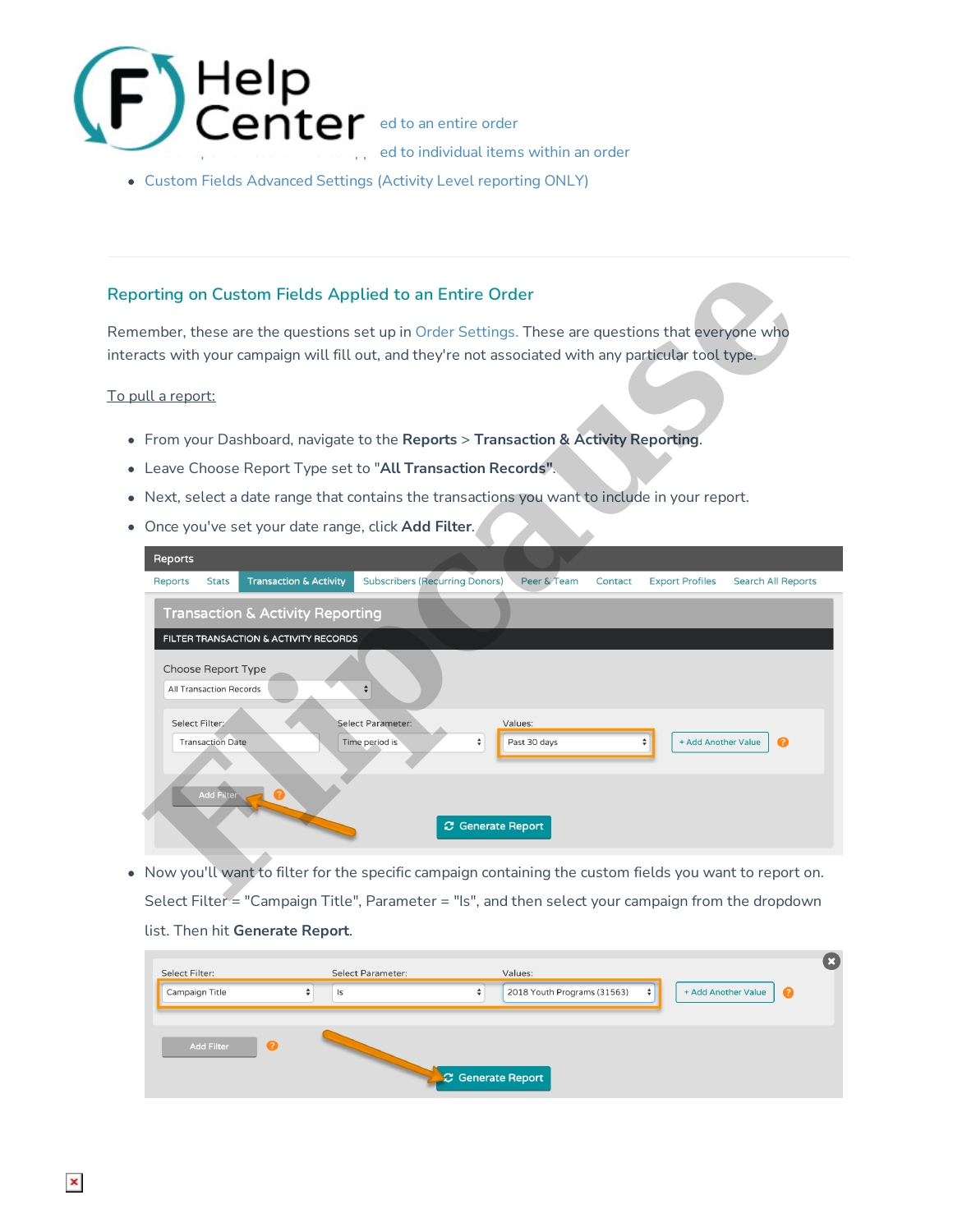

### **You can also create a Custom Report to view only Custom Field data:**



| This will open a window where you can choose to view the report in your browser, have it sent to your               |                                                                                |
|---------------------------------------------------------------------------------------------------------------------|--------------------------------------------------------------------------------|
| email address as a .csv file, or both. Once you've made your selection, click Get Report.                           |                                                                                |
| can also create a Custom Report to view only Custom Field data:                                                     |                                                                                |
|                                                                                                                     |                                                                                |
| Instead of View Full Report, you'll scroll down and click on the Custom Report button:                              |                                                                                |
|                                                                                                                     | <b>III</b> Custom Report                                                       |
| Print                                                                                                               | <b>View Full Report</b>                                                        |
|                                                                                                                     |                                                                                |
|                                                                                                                     |                                                                                |
|                                                                                                                     |                                                                                |
| This will open an overlay where you can select only the fields you want to include in your report. To               |                                                                                |
| choose which custom fields to include in your report, scroll to the final section and Select all, Deselect          |                                                                                |
| all, or choose individual custom fields:                                                                            |                                                                                |
| <b>Custom Fields</b>                                                                                                |                                                                                |
| Select All<br><b>Deselect All</b>                                                                                   |                                                                                |
| Please list the names of the children you are registering                                                           | $\Box$ What is your relationship to the child?                                 |
| and any additional information you feel we should know<br>about them.                                               | How old is your child?                                                         |
|                                                                                                                     | In what ways do you think your child will benefit from this<br>program?        |
| Is there anything else we should know about your child so<br>we can match him or her with the best possible mentor? | If you are a Kids Now affiliate~^ what is your relationship<br>to our program? |
| Have you attended our Speaker Series before?<br>$\blacktriangleright$                                               | Will you be seeking Continuing Education credits for<br>attending this series? |

Note: All custom fields in your account will appear in this section, however, ONLY custom fields added to this specific campaign will have data available in this report.

Finally, choose whether you'd like to open the report in a new window, receive a .csv format report via email, or both. Then click **Get Report**: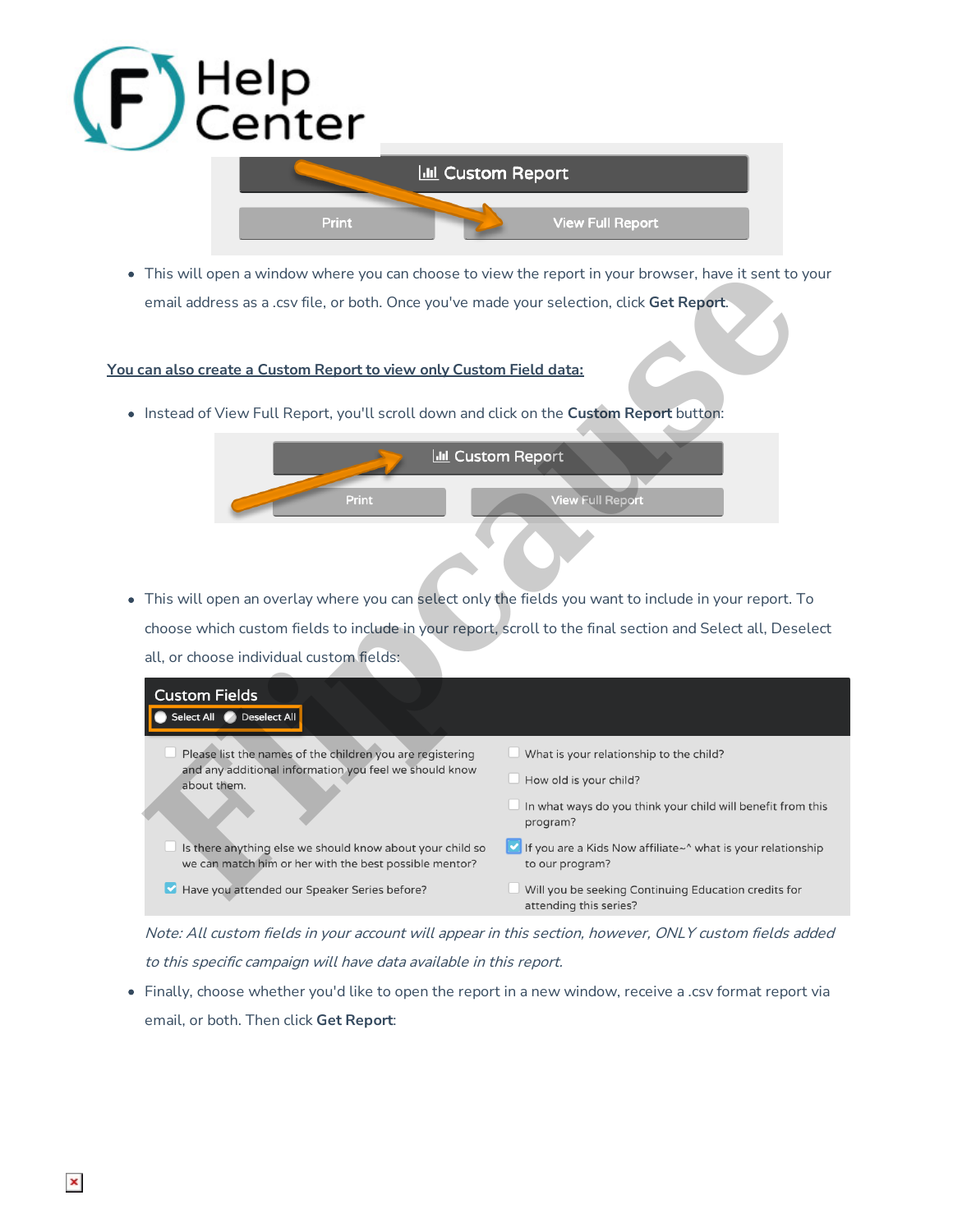

# **Reporting on Custom Fields Applied to Individual Items Within an Order**

These are custom fields linked to a specific tool type, and only supporters who add that specific engagement will be asked to answer these questions. This second setup includes custom questions created on campaigns before January 15, 2019.

### To pull a report:

- From your Dashboard, navigate to the **Reports** > **Transaction & Activity Reporting**.
- Now, you'll need to Choose a Report Type for the specific engagement tool and its corresponding custom fields. For example, if you have custom fields setup on your Registration Groups, you'll select Registrations from the dropdown list:

| <b>Transaction &amp; Activity Reporting</b>                 |            |                  |   |                     |                       |
|-------------------------------------------------------------|------------|------------------|---|---------------------|-----------------------|
| FILTER TRANSACTION & ACTIVITY RECORDS                       |            |                  |   |                     |                       |
| All Transaction Records<br>Donations                        |            |                  |   |                     |                       |
| V Registrations<br><b>Online Store Orders</b>               |            |                  |   |                     |                       |
| Volunteers<br>Sponsorship Orders<br><b>Recurring Setups</b> | Parameter: | Values:          |   |                     |                       |
| Mailing List Sign Ups<br><b>Refunded Payments</b>           | period is  | $t$ 30 days<br>٠ | ÷ | + Add Another Value | $\boldsymbol{\Omega}$ |

- Next, select a date range that contains the transactions you want to include in your report.
- Once you've set your date range, click **Add Filter**: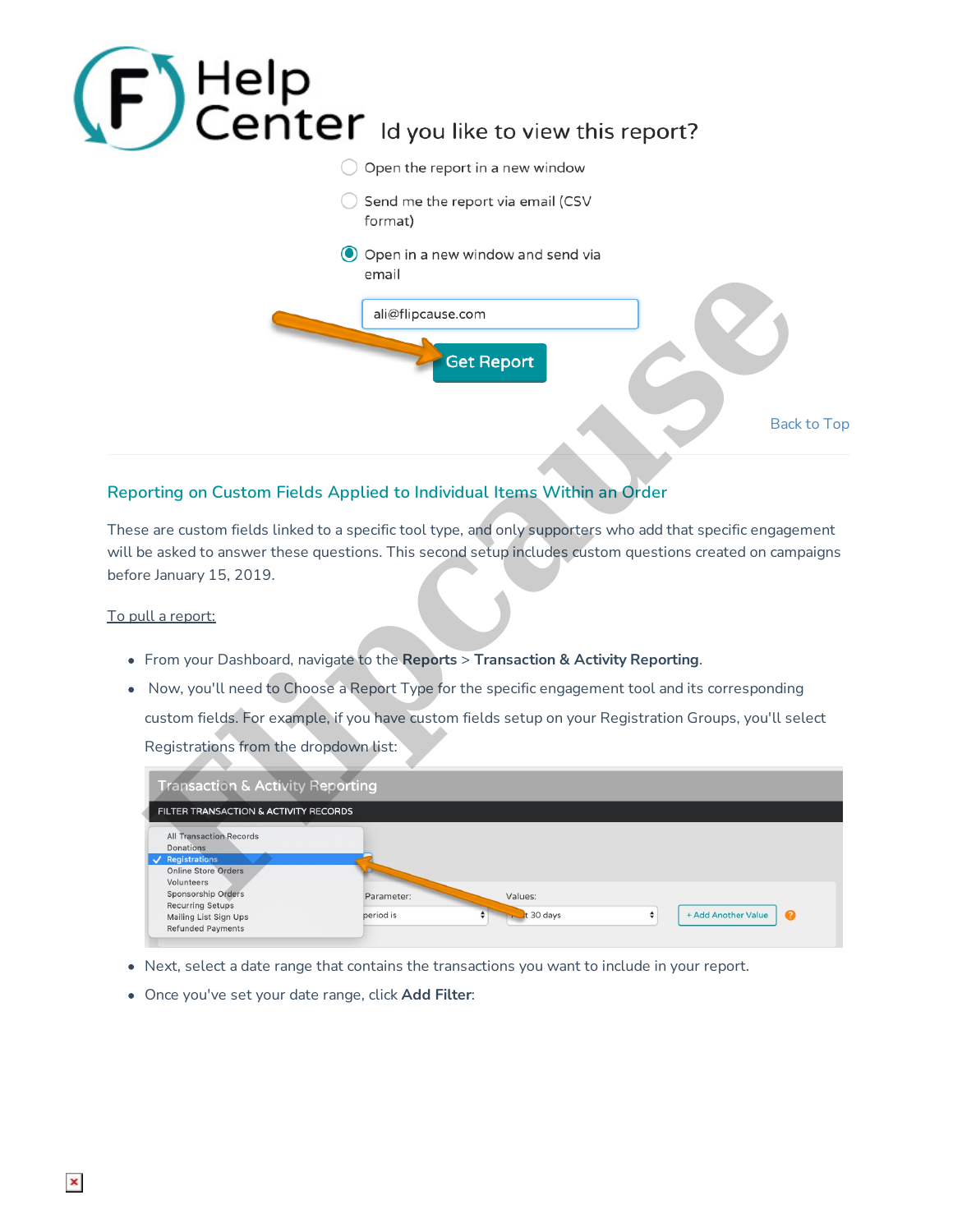# Help<br>Center

| Choose Report Type<br>Registrations       |                                     |                              |                                                      |
|-------------------------------------------|-------------------------------------|------------------------------|------------------------------------------------------|
| Select Filter:<br><b>Transaction Date</b> | Select Parameter:<br>Time period is | Values:<br>÷<br>Past 30 days | + Add Another Value<br>ø<br>$\overline{\phantom{a}}$ |
| Add Filter                                |                                     | C Generate Report            |                                                      |

| <b>Add Filter</b><br>$\boldsymbol{\mathcal{C}}$ Generate Report                                         |                                                         |
|---------------------------------------------------------------------------------------------------------|---------------------------------------------------------|
| Now you'll want to filter for the specific campaign containing the custom fields you want to report on. |                                                         |
| Select Filter = "Campaign Title", Parameter = "Is", and then select your campaign from the dropdown     |                                                         |
| list. Then hit Generate Report:                                                                         |                                                         |
| Select Filter:<br>Select Parameter:<br>Values:<br>Campaign Title<br>÷<br>Is<br>÷                        | 2018 Youth Programs (31563)<br>+ Add Another Value<br>Ω |
| <b>Add Filter</b><br>ค<br>C Generate Report                                                             |                                                         |
| From here, scroll down and click View Full Report.                                                      |                                                         |
| <b>ILL</b> Custom Report<br>Print                                                                       | <b>View Full Report</b>                                 |
| This will open a window where you can choose to view the report in your browser, have it sent to your   |                                                         |
| email address as a .csv file, or both. Once you've made your selection, click Get Report.               |                                                         |
| can also create a Custom Report to view only Custom Field data:                                         |                                                         |



### **You can also create a Custom Report to view only Custom Field data:**

Instead of View Full Report, you'll scroll down and click on the **Custom Report** button:



This will open an overlay where you can select only the fields you want to include in your report. To choose which custom fields to include in your report, scroll to the final section and Select all, Deselect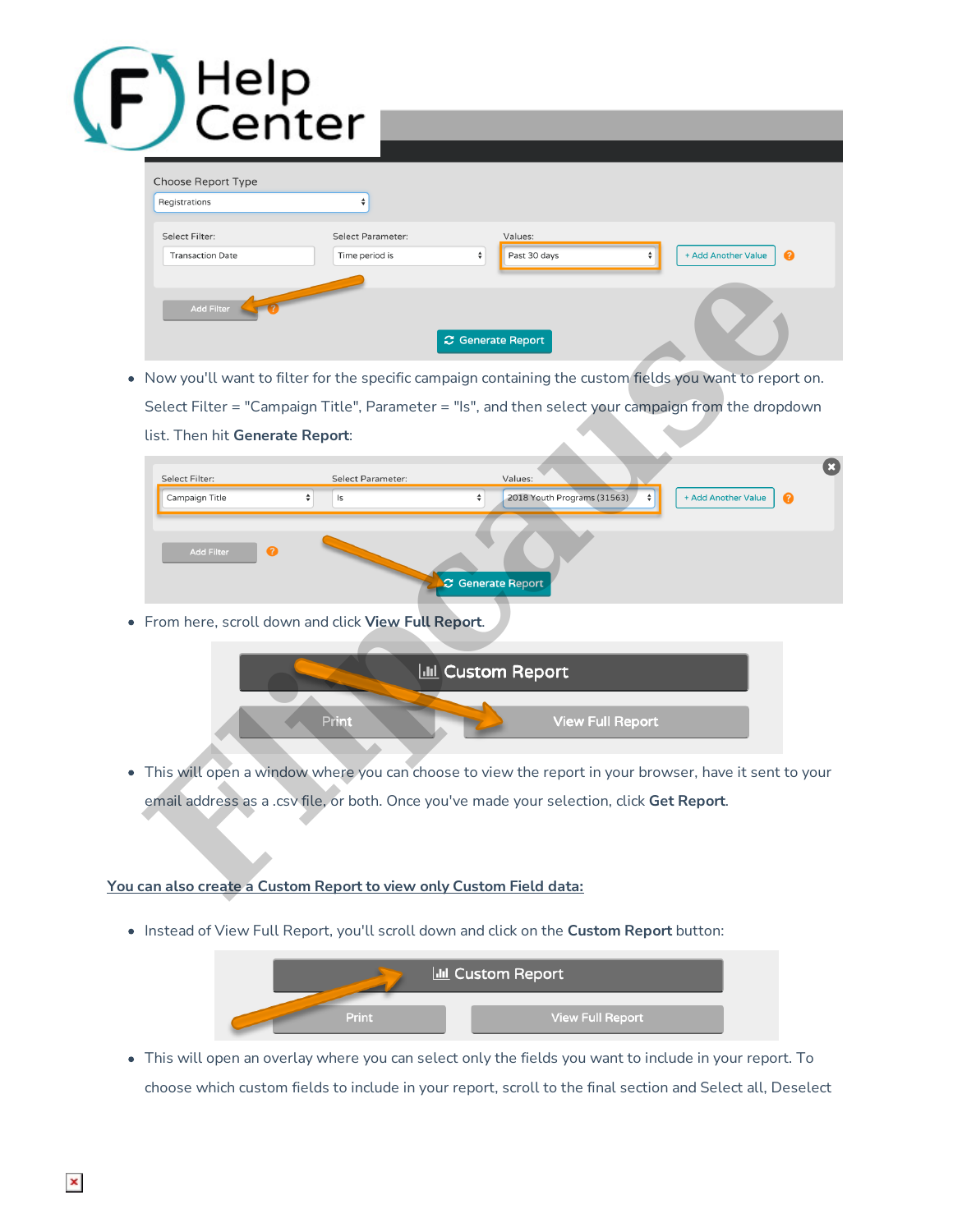

Finally, choose whether you'd like to open the report in a new window, receive a .csv format report via email, or both. Then click **Get Report**:





### **Custom Field Advanced Settings**

When pulling a report on custom fields applied at the individual item level, you will have the option to also pull custom fields from the order level using advanced settings.

To view Custom Field Advanced Settings:

- Go to **Reports** > **Transaction & Activity Reporting**.
- "Choose a Report Type" must be set to Donations, Registration, Online Store Orders, Volunteers, OR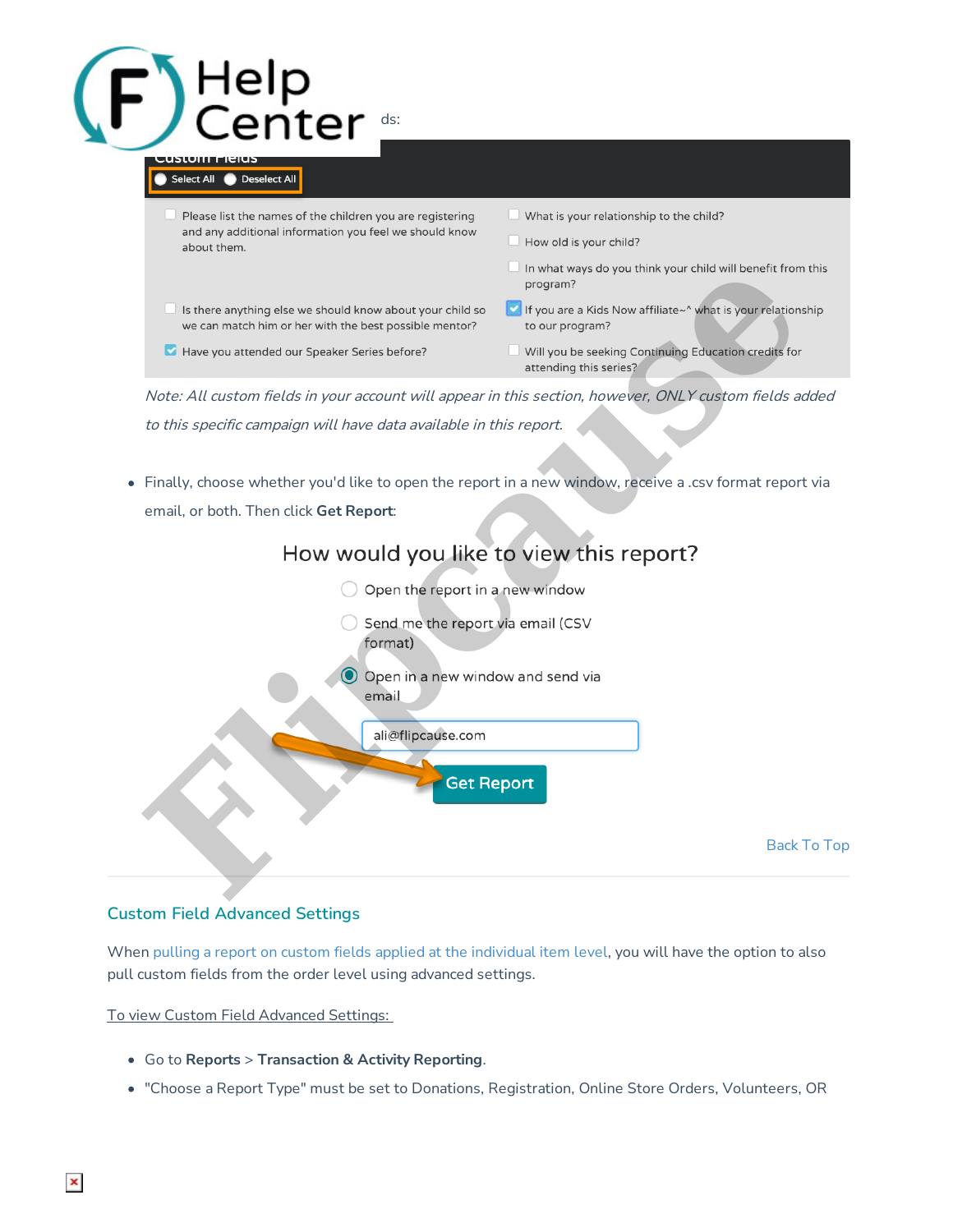

**Sponsorship Orders (Custom Figure Advanced Settings is currently not available for All Transaction** 

| <b>Transaction &amp; Activity Reporting</b>                         |            |                  |                                |
|---------------------------------------------------------------------|------------|------------------|--------------------------------|
| FILTER TRANSACTION & ACTIVITY RECORDS                               |            |                  |                                |
| All Transaction Records<br>Donations                                |            |                  |                                |
| $\sqrt{}$ Registrations<br><b>Online Store Orders</b><br>Volunteers |            |                  |                                |
| Sponsorship Orders<br><b>Recurring Setups</b>                       | Parameter: | Values:          |                                |
| Mailing List Sign Ups<br><b>Refunded Payments</b>                   | period is  | $\sim$ t 30 days | + Add Another Value<br>ப∙<br>٠ |

- Next, select a date range that contains the transactions you want to include in your report.
- Once you've set your date range, click **Add Filter**:

| Online Store Orders<br>Volunteers                                                                  |                                                    |                                                                                              |                                                                                                         |
|----------------------------------------------------------------------------------------------------|----------------------------------------------------|----------------------------------------------------------------------------------------------|---------------------------------------------------------------------------------------------------------|
| Sponsorship Orders<br><b>Recurring Setups</b><br>Mailing List Sign Ups<br><b>Refunded Payments</b> | Parameter:                                         | Values:                                                                                      |                                                                                                         |
|                                                                                                    | period is                                          | $t$ 30 days                                                                                  | ÷<br>+ Add Another Value                                                                                |
|                                                                                                    |                                                    |                                                                                              |                                                                                                         |
|                                                                                                    |                                                    | Next, select a date range that contains the transactions you want to include in your report. |                                                                                                         |
|                                                                                                    | Once you've set your date range, click Add Filter: |                                                                                              |                                                                                                         |
| <b>Transaction &amp; Activity Reporting</b>                                                        |                                                    |                                                                                              |                                                                                                         |
| FILTER TRANSACTION & ACTIVITY RECORDS                                                              |                                                    |                                                                                              |                                                                                                         |
| Choose Report Type                                                                                 |                                                    |                                                                                              |                                                                                                         |
| Registrations                                                                                      | $\pmb{\div}$                                       |                                                                                              |                                                                                                         |
| Select Filter:                                                                                     | Select Parameter:                                  | Values:                                                                                      |                                                                                                         |
| <b>Transaction Date</b>                                                                            | Time period is                                     | Past 30 days<br>$\hat{ }$                                                                    | ÷<br>+ Add Another Value<br>⋒                                                                           |
|                                                                                                    |                                                    |                                                                                              |                                                                                                         |
| <b>Add Filter</b>                                                                                  |                                                    |                                                                                              |                                                                                                         |
|                                                                                                    |                                                    | <b>C</b> Generate Report                                                                     |                                                                                                         |
|                                                                                                    |                                                    |                                                                                              |                                                                                                         |
|                                                                                                    |                                                    |                                                                                              | Now you'll want to filter for the specific campaign containing the custom fields you want to report on. |
|                                                                                                    |                                                    |                                                                                              | Select Filter = "Campaign Title", Parameter = "Is", and then select your campaign from the dropdown     |
| list. Then hit Generate Report:                                                                    |                                                    |                                                                                              |                                                                                                         |
|                                                                                                    |                                                    |                                                                                              |                                                                                                         |
| Select Filter:                                                                                     | <b>Select Parameter:</b>                           | Values:                                                                                      |                                                                                                         |
| Campaign Title                                                                                     | Is                                                 | ÷<br>2018 Youth Programs (31563)                                                             | + Add Another Value                                                                                     |
|                                                                                                    |                                                    |                                                                                              |                                                                                                         |
| <b>Add Filter</b>                                                                                  |                                                    |                                                                                              |                                                                                                         |
|                                                                                                    |                                                    | <b>C</b> Generate Report                                                                     |                                                                                                         |
|                                                                                                    |                                                    |                                                                                              |                                                                                                         |

| Select Filter:    | Select Parameter: | Values:                     |   |                     |     |
|-------------------|-------------------|-----------------------------|---|---------------------|-----|
| Campaign Title    | ls                | 2018 Youth Programs (31563) | ÷ | + Add Another Value | - 0 |
| <b>Add Filter</b> |                   | C Generate Report           |   |                     |     |

Scroll down and click on the **Custom Report** button:



This will open an overlay where you can select only the fields you want to include in your report.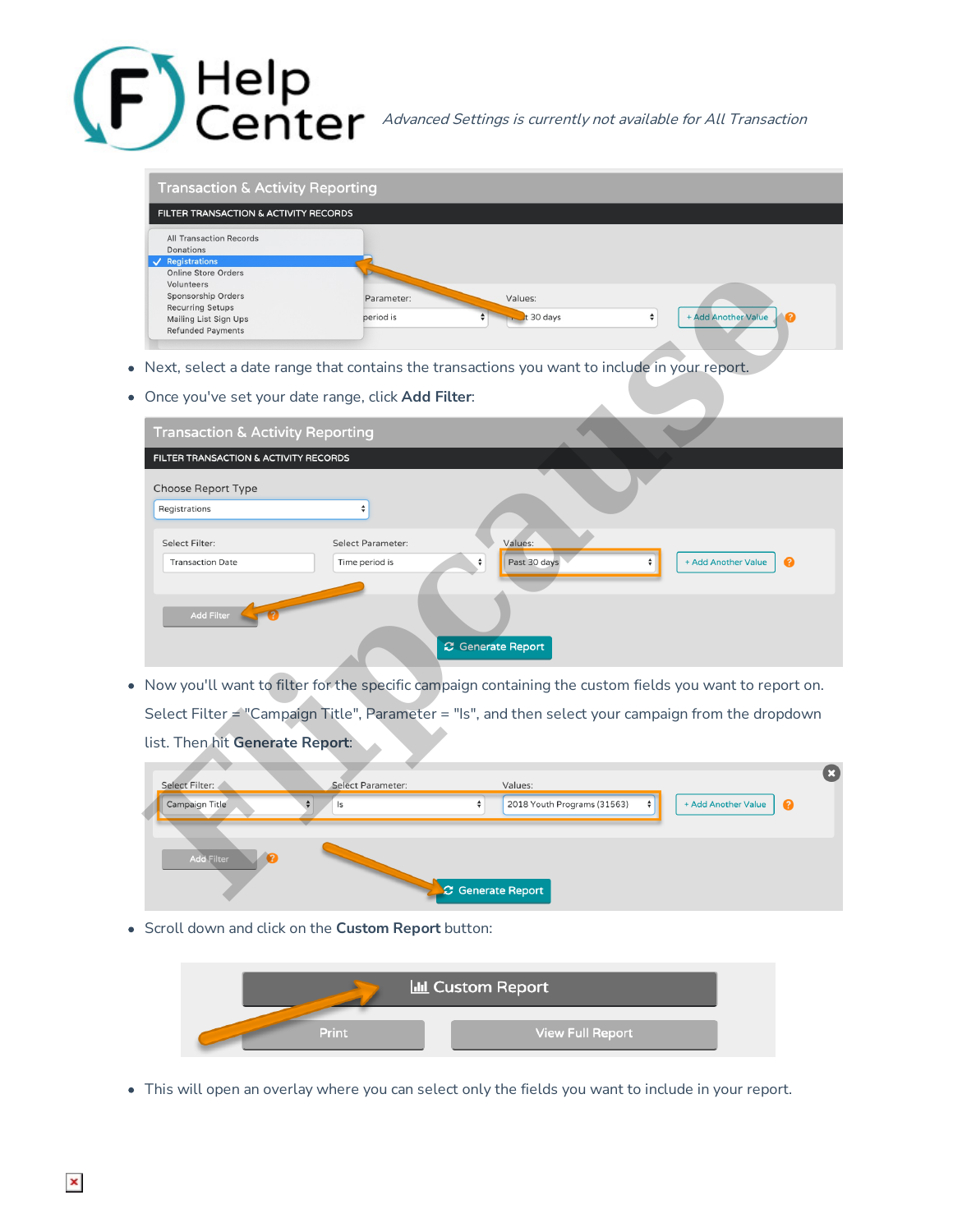$\blacksquare$   $\blacksquare$   $\blacksquare$   $\blacksquare$   $\blacksquare$  rder level in your report, scroll to the Custom Fields section and click **Thomas Advanced Custom Field Settings** " then click "Yes".

# **Custom Fields** Select All C Deselect All

- 
- 
- 
- 
- 
- 
- 
- Click Select All or click on the individual custom fields you want to include in your report:

| O YES<br>Include Associated Order-level Custom Fields in report?<br><b>NO</b>                                               |                                           |
|-----------------------------------------------------------------------------------------------------------------------------|-------------------------------------------|
| Years coached                                                                                                               | Document                                  |
| Member since                                                                                                                | <b>Sample Custom Field</b>                |
| <b>Emergency Contact Name/Mobile Number</b>                                                                                 | <b>Emergency Contact Name/Home Number</b> |
| <b>Emergency Contact Mobile Number</b>                                                                                      | <b>Emergency Contact Home Number</b>      |
| <b>Emergency Contact Name</b>                                                                                               | Feedback                                  |
| Click Select All or click on the individual custom fields you want to include in your report:                               |                                           |
| <b>Custom Fields</b><br>Select All<br><b>Deselect All</b>                                                                   |                                           |
| <b>Hide Advanced Custom Field Settings</b><br>Include Associated Order-level Custom Fields in report?<br>O YES<br><b>NO</b> |                                           |
| Years coached                                                                                                               | Document                                  |
| Member since                                                                                                                | <b>Sample Custom Field</b>                |
| <b>Emergency Contact Name/Mobile Number</b>                                                                                 | <b>Emergency Contact Name/Home Number</b> |
| <b>Emergency Contact Mobile Number</b>                                                                                      | <b>Emergency Contact Home Number</b>      |
| <b>Emergency Contact Name</b>                                                                                               | Feedback                                  |
| Note: All custom fields in your account will appear in this section, however, ONLY custom fields added                      |                                           |
| to this specific campaign will have data available in this report.                                                          |                                           |
|                                                                                                                             |                                           |
| Finally, choose whether you'd like to open the report in a new window, receive a .csv format report via                     |                                           |
| email, or both. Then click Get Report:                                                                                      |                                           |